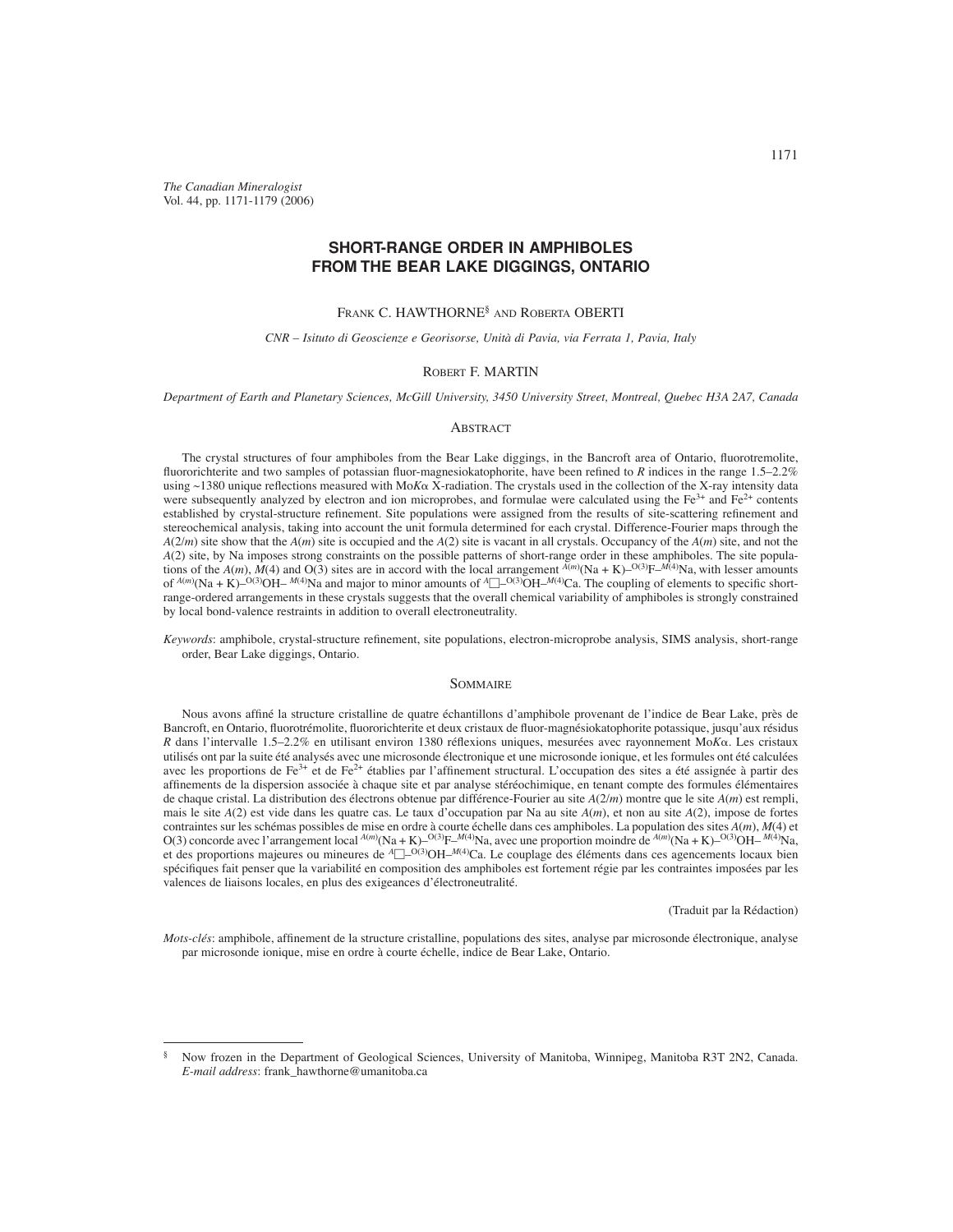#### **INTRODUCTION**

Hawthorne *et al.* (1996b) showed that short-range order (SRO) occurs in amphibole of tremolitic composition with significant contents of  $A(m)(Na + K)$ ,  $M(4)Na$ and  $O(3)F$ . Subsequent work on synthetic amphiboles involving both homovalent (Della Ventura *et al.* 1998, Robert *et al.* 2000) and heterovalent (Della Ventura *et al.* 1999, 2003, Hawthorne *et al.* 2000) substitutions has shown that SRO is a common feature of amphiboles. Hawthorne (1997) extended bond-valence theory (Brown 1981, 2002) to local arrangements in crystals and showed that local bond-valence requirements in amphiboles are optimized if specific arrangements of atoms occur at the local level (*i.e*., they will occur with much greater frequency than a random occurrence of local arrangements would suggest), while other arrangements are not stable (they will not occur or will occur at a much lower frequency than a random occurrence of local arrangements would suggest). Here, we examine a series of amphiboles from the Bear Lake mineral-collecting locality, Ontario, with regard to the occurrence of SRO.

## GEOLOGICAL SETTING AND SAMPLE DESCRIPTION

The Bear Lake diggings, well-known to the mineralcollecting community, is located 8.4 km west of Tory Hill, Monmouth Township, in the Bancroft District of southeastern Ontario. Narrow "vein-dikes" of "carbonatite" are emplaced in rocks of the Glamorgan complex, consisting mostly of quartzofeldspathic gneiss, amphibolite and marble (Armstrong & Gittins 1968). The complex equilibrated in the amphibolite grade during the first pulse of the Grenvillian Orogeny, dated between 1190 and 1170 Ma (Easton 2000). The supracrustal rocks were buried to 25 km or so, where they attained a temperature close to 650°C (Anovitz & Essene 1990, Streepey *et al.* 1997). Then, upon decompression and thermal contraction, undeformed dikes of calcite of controversial origin were emplaced in the waning stages of the Grenville event.

The calcite dikes likely were emplaced between 1070 and 1040 Ma ago, at a stage of regional distension after important thrusting. The dikes are steep and subparallel, and run approximately east–west. They typically are 1 to 2 meters across, locally swell to over 3 m, and pinch out at irregular intervals in an *en échelon* fashion. Such tension gashes were possibly filled with a crust-derived silicate-bearing carbonatitic melt (*via* marble syntexis; *cf*. Lentz 1998). This low-viscosity magma crystallized the coarse euhedral crystals of amphibole (BL8, BL10 and BL11, Table 1), biotite, sanidine solid-solution (now coarsely exsolved to orthoclase perthite), titanite, augite, zircon, and fluorapatite so highly prized by collectors. These crystals, up to 5 cm across and compositionally homogeneous, generally protrude from the walls into the body of coarsely crystalline calcite, but they also are found away from the walls, completely enclosed by calcite. The temperature of crystallization of the assemblage was above the crest of the alkali feldspar solvus (above  $\sim 625^{\circ}$ C), resulting in the "single crystals" of perthite. Small masses of calc-silicates and carbonate also are found locally in the country rock along the contact with the dikes, possibly part of a skarn assemblage. The fluorotremolite BL TREM (Table 1) is from such an assemblage of calc-silicates. From the spatial and paragenetic relations of the four amphiboles, it is apparent that they all crystallized or equilibrated at the same temperature. The four amphiboles examined here are representative of the suite at this locality, and their characterization is part of (1) the work of RFM on the minerals from this locality, and (2) the work of FCH on SRO in amphiboles (Hawthorne 1997, Hawthorne *et al.* 1996a, b, 2000).

#### EXPERIMENTAL AND RESULTS

The sample codes and amphibole names used in this work are given in Table 1, sorted in order of decreasing Si content in *apfu* (atoms per formula unit).

## *X-ray data collection and structure refi nement*

Experimental details are as described by Oberti *et al.* (1992). Cell dimensions, *R* indices and other data relevant to crystallographic data collection and structure refinement are given in Table 2. Final atom coordinates and anisotropic-displacement factors are listed in Table 3, selected interatomic distances and angles are given in Table 4, and refined site-scattering values (in

TABLE 1. SAMPLE NUMBERS AND NAMES OF AMPHIBOLES FROM THE BEAR LAKE DIGGINGS, ONTARIO

| Sample Number | SEQ. | Name                                 |
|---------------|------|--------------------------------------|
| BL TREM       | 757  | Fluorotremolite                      |
| BL 8          | 761  | Fluororichterite                     |
| BL 10         | 721  | Potassian fluoro-magnesiokatophorite |
| BL 11         | 762  | Potassian fluoro-magnesiokatophorite |

TABLE 2. CRYSTAL DATA AND MISCELLANEOUS STRUCTURE-REFINEMENT INFORMATION FOR THE BEAR LAKE AMPHIBOLES

|                          | 757       | 761       | 721       | 762       |
|--------------------------|-----------|-----------|-----------|-----------|
| a (Å)                    | 9.868(3)  | 9.866(2)  | 9.888(3)  | 9.887(3)  |
| b                        | 18.033(7) | 18.019(4) | 18.022(6) | 18.023(9) |
| c                        | 5.273(3)  | 5.274(1)  | 5.290(2)  | 5.292(2)  |
| $\beta$ (°)              | 104.66(2) | 104.58(2) | 104.72(3) | 104.66(3) |
| $V(A^3)$                 | 907.7     | 907.4     | 911.7     | 912.2     |
| Space oroup              | C2/m      | C2/m      | C2/m      | C2/m      |
| 7                        | 2         | 2         |           |           |
| No. of $ F $             | 1375      | 1377      | 1380      | 1384      |
| $ F_{\alpha}  > 5\sigma$ | 902       | 1171      | 1086      | 974       |
| $R(obs)$ %               | 1.6       | 1.5       | 2.2       | 1.6       |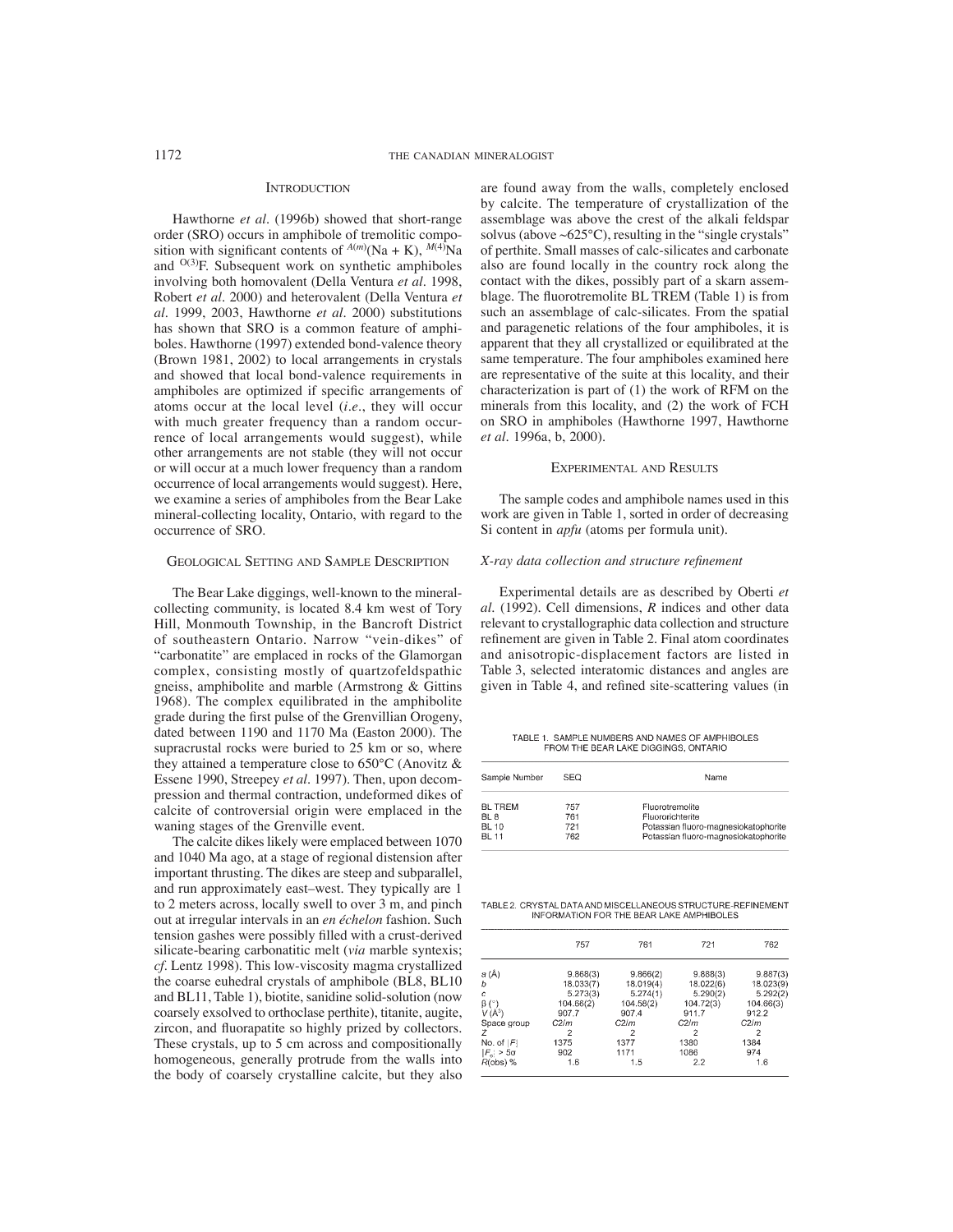*epfu*: electrons per formula unit) are given in Table 5. Structure factors may be obtained from The Depository of Unpublished Data, CISTI, National Research Council, Ottawa, Ontario K1A 0S2.

## *Electron- and ion-microprobe analysis*

Subsequent to the experimental crystallographic work, the crystals used in the collection of the X-ray intensity data were mounted, polished, and characterized by electron- and ion-microprobe analysis following the procedures described by Oberti *et al.* (1992) and Ottolini *et al.* (1993). The Fe<sup>3+</sup> and Fe<sup>2+</sup> contents of the unit formulae were calculated from the structural results and were subsequently put back into the formulanormalization process. The structural results indicate no significant dehydroxylation, and unit formulae were normalized on the basis of  $24(O,OH,F)$  with  $OH + F =$ 2.0 *apfu*. The chemical compositions and unit formulae are given in Table 6.

## **DISCUSSION**

The site populations were assigned on the basis of the refined site-scattering values (Table 5), the unit formulae calculated from the results of microprobe analysis (Table 6), mean bond-length arguments and the electroneutrality requirement. There is very close agreement between the site scattering at the *C*-, *B*- and *A*-group sites and the equivalent scattering calculated from the unit formula (Table 5), the mean deviations being 0.4, 0.0, 0.0 and 1.4 *epfu*, respectively.

## *The T(1) and T(2) sites*

Long-range order of Si and Al over the *T*(1) and *T*(2) sites in amphibole has been considered by Oberti *et al.*  (1995a), who proposed equations relating mean bondlength to Al content at these sites. Application of these equations to the <*T*–O> bond-lengths of Table 4 indicate that  $[4]$ Al is completely ordered at the  $T(1)$  site in all

TABLE 3. ATOM COORDINATES AND DISPLACEMENT PARAMETERS (Å<sup>2</sup>) FOR THE BEAR LAKE AMPHIBOLES

|                                                                                                                                | X                                                                                                                                                                                | у                                                                                                                                                                                    | z                                                                                                                                                                                                      | $\beta_{11}$                                                                                                                                                        | $\beta_{22}$                                                                                                                                                 | $\beta_{33}$                                                                                                                                                 | $\beta_{12}$                                                                                                                                                                  | $\beta_{13}$                                                                                                                                                 | $\beta_{23}$                                                                                                                                                               |
|--------------------------------------------------------------------------------------------------------------------------------|----------------------------------------------------------------------------------------------------------------------------------------------------------------------------------|--------------------------------------------------------------------------------------------------------------------------------------------------------------------------------------|--------------------------------------------------------------------------------------------------------------------------------------------------------------------------------------------------------|---------------------------------------------------------------------------------------------------------------------------------------------------------------------|--------------------------------------------------------------------------------------------------------------------------------------------------------------|--------------------------------------------------------------------------------------------------------------------------------------------------------------|-------------------------------------------------------------------------------------------------------------------------------------------------------------------------------|--------------------------------------------------------------------------------------------------------------------------------------------------------------|----------------------------------------------------------------------------------------------------------------------------------------------------------------------------|
|                                                                                                                                |                                                                                                                                                                                  |                                                                                                                                                                                      |                                                                                                                                                                                                        | Crystal 757                                                                                                                                                         |                                                                                                                                                              |                                                                                                                                                              |                                                                                                                                                                               |                                                                                                                                                              |                                                                                                                                                                            |
| O(1)<br>O(2)<br>O(3)<br>O(4)<br>O(4)<br>O(6)<br>O(7)<br>T(1)<br>T(2)<br>M(1)<br>M(2)<br>M(3)<br>M(4)<br>А<br>A(m)<br>A(2)<br>н | 0.11174<br>0.11886<br>0.10801<br>0.36382<br>0.34598<br>0.34304<br>0.33680<br>0.27939<br>0.28757<br>0<br>0<br>$\mathbf{0}$<br>$\mathbf{0}$<br>$\mathbf 0$<br>0.0361<br>0<br>0.195 | 0.08580<br>0.17044<br>0<br>0.24797<br>0.13269<br>0.11829<br>0<br>0.08429<br>0.17119<br>0.08819<br>0.17786<br>0<br>0.27767<br>$\frac{1}{2}$<br>$\frac{1}{2}$<br>0.4594<br>$\Omega$    | 0.21765<br>0.72518<br>0.71486<br>0.79421<br>0.09692<br>0.58939<br>0.29379<br>0.29682<br>0.80386<br>⅓<br>$\mathbf 0$<br>$\Omega$<br>⅓<br>0<br>0.0828<br>0<br>0.775                                      | 0.0012<br>0.0016<br>0.0023<br>0.0026<br>0.0016<br>0.0018<br>0.0023<br>0.0012<br>0.0013<br>0.0016<br>0.0013<br>0.0017<br>0.0025<br>0.0009<br>0.0087<br>2.9<br>0.4    | 0.0004<br>0.0005<br>0.0005<br>0.0004<br>0.0006<br>0.0005<br>0.0003<br>0.0003<br>0.0003<br>0.0003<br>0.0003<br>0.0004<br>0.0004<br>0.0006<br>0.0020           | 0.0044<br>0.0043<br>0.0066<br>0.0054<br>0.0048<br>0.0051<br>0.0099<br>0.0030<br>0.0030<br>0.0034<br>0.0037<br>0.0035<br>0.0078<br>0.0075<br>0.0236           | 0<br>$-0.0001$<br>$\mathbf{0}$<br>$-0.0004$<br>$-0.0001$<br>0.0001<br>$\mathbf{0}$<br>$\overline{0}$<br>$-0.0001$<br>0<br>$\mathbf 0$<br>0<br>$\mathbf 0$<br>0<br>$\mathbf 0$ | 0.0005<br>0.0010<br>0.0007<br>0.0013<br>0.0006<br>0.0006<br>0.0011<br>0.0004<br>0.0006<br>0.0009<br>0.0006<br>0.0004<br>0.0029<br>0.0026<br>0.0081           | $-0.0001$<br>$-0.0001$<br>$\mathbf 0$<br>$-0.0002$<br>0.0006<br>$-0.0006$<br>$\mathbf 0$<br>$-0.0001$<br>0.0000<br>$\overline{0}$<br>0<br>0<br>0<br>0<br>$\Omega$          |
|                                                                                                                                |                                                                                                                                                                                  |                                                                                                                                                                                      |                                                                                                                                                                                                        | Crystal 761                                                                                                                                                         |                                                                                                                                                              |                                                                                                                                                              |                                                                                                                                                                               |                                                                                                                                                              |                                                                                                                                                                            |
| O(1)<br>O(2)<br>O(3)<br>O(4)<br>O(4)<br>O(6)<br>O(7)<br>T(1)<br>T(2)<br>M(1)<br>M(2)<br>M(3)<br>M(4)<br>Α<br>A(m)<br>A(2)<br>Η | 0.11141<br>0.11874<br>0.10729<br>0.36368<br>0.34668<br>0.34321<br>0.33787<br>0.27948<br>0.28752<br>0<br>0<br>$\mathbf{0}$<br>0<br>0<br>0.0415<br>0<br>0.190                      | 0.08574<br>0.17024<br>0<br>0.24830<br>0.13244<br>0.11793<br>0<br>0.08442<br>0.17133<br>0.08845<br>0.17821<br>$\mathbf 0$<br>0.27741<br>$\frac{1}{2}$<br>$\frac{1}{2}$<br>0.4712<br>0 | 0.21758<br>0.72576<br>0.71471<br>0.79410<br>0.09605<br>0.58993<br>0.29323<br>0.29672<br>0.80369<br>$\frac{1}{2}$<br>$\mathbf 0$<br>$\mathbf 0$<br>$\frac{1}{2}$<br>$\mathbf 0$<br>0.0909<br>0<br>0.794 | 0.0013<br>0.0012<br>0.0021<br>0.0024<br>0.0022<br>0.0018<br>0.0019<br>0.0012<br>0.0011<br>0.0016<br>0.0015<br>0.0016<br>0.0029<br>0.0039<br>0.0035<br>0.0075<br>1.8 | 0.0004<br>0.0006<br>0.0006<br>0.0005<br>0.0009<br>0.0007<br>0.0004<br>0.0003<br>0.0004<br>0.0004<br>0.0005<br>0.0003<br>0.0006<br>0.0006<br>0.0022<br>0.0001 | 0.0041<br>0.0046<br>0.0063<br>0.0063<br>0.0065<br>0.0050<br>0.0104<br>0.0032<br>0.0031<br>0.0037<br>0.0051<br>0.0034<br>0.0096<br>0.0258<br>0.0205<br>0.0431 | $-0.0001$<br>$-0.0001$<br>$\theta$<br>$-0.0004$<br>$-0.0001$<br>$\mathbf 0$<br>0<br>$\mathbf 0$<br>$-0.0001$<br>0<br>$\mathbf{0}$<br>$\mathbf 0$<br>0<br>0<br>0<br>$\bf{0}$   | 0.0008<br>0.0009<br>0.0011<br>0.0015<br>0.0011<br>0.0008<br>0.0009<br>0.0005<br>0.0007<br>0.0010<br>0.0010<br>0.0007<br>0.0034<br>0.0092<br>0.0061<br>0.0037 | $-0.0001$<br>$-0.0002$<br>$\overline{0}$<br>$-0.0002$<br>0.0008<br>$-0.0007$<br>$\mathbf 0$<br>$\overline{0}$<br>$-0.0001$<br>0<br>0<br>0<br>$\overline{0}$<br>0<br>0<br>0 |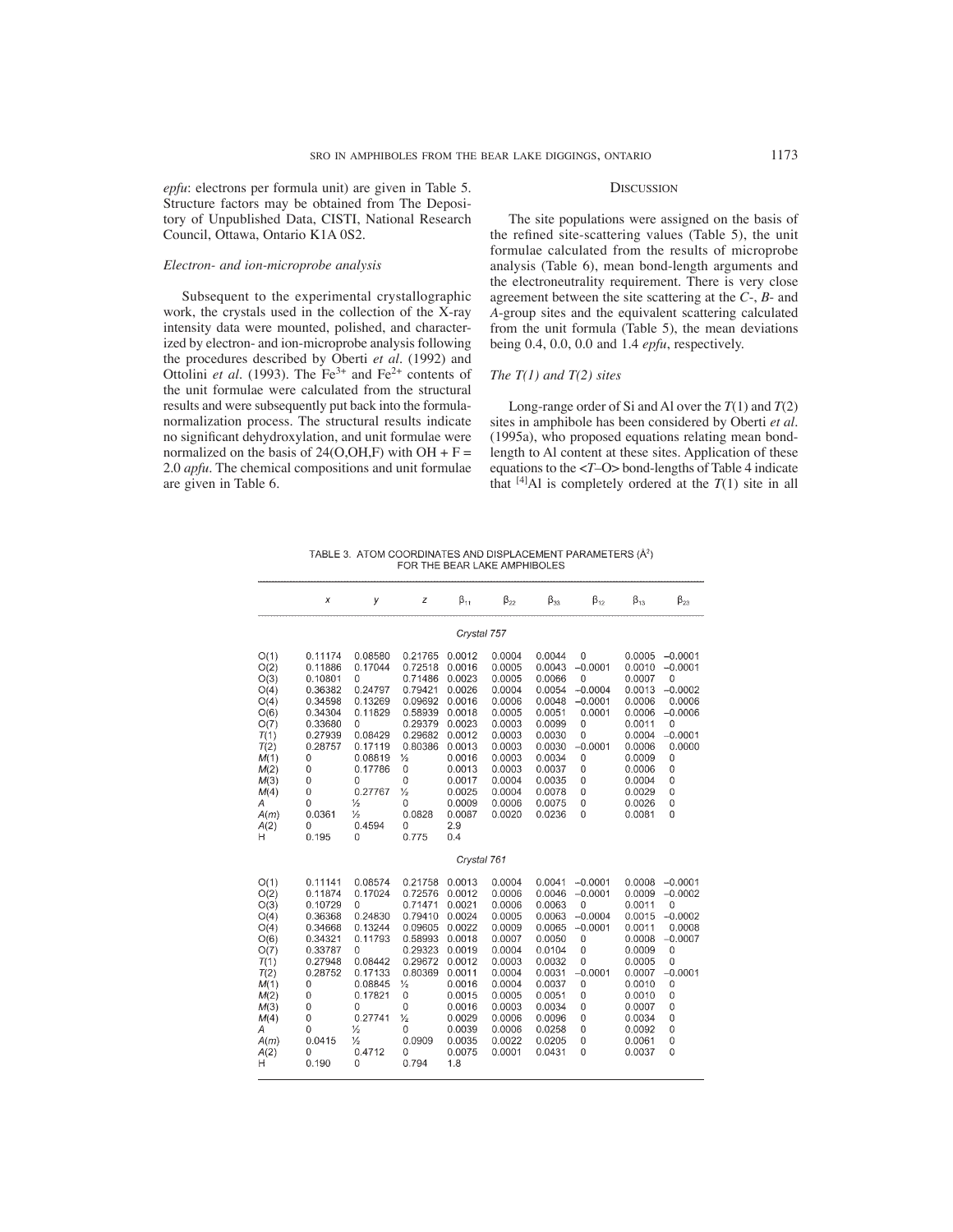|                                                                                                                           | x                                                                                                                                                                                         | У                                                                                                                                                                                  | z                                                                                                                                                                                                | $\beta_{11}$                                                                                                                                              | $\beta_{22}$                                                                                                                                       | $\beta_{33}$                                                                                                                                       | $\beta_{12}$                                                                                                                                  | $\beta_{13}$                                                                                                                                       | $\beta_{23}$                                                                                                                          |
|---------------------------------------------------------------------------------------------------------------------------|-------------------------------------------------------------------------------------------------------------------------------------------------------------------------------------------|------------------------------------------------------------------------------------------------------------------------------------------------------------------------------------|--------------------------------------------------------------------------------------------------------------------------------------------------------------------------------------------------|-----------------------------------------------------------------------------------------------------------------------------------------------------------|----------------------------------------------------------------------------------------------------------------------------------------------------|----------------------------------------------------------------------------------------------------------------------------------------------------|-----------------------------------------------------------------------------------------------------------------------------------------------|----------------------------------------------------------------------------------------------------------------------------------------------------|---------------------------------------------------------------------------------------------------------------------------------------|
|                                                                                                                           |                                                                                                                                                                                           |                                                                                                                                                                                    |                                                                                                                                                                                                  | Crystal 721                                                                                                                                               |                                                                                                                                                    |                                                                                                                                                    |                                                                                                                                               |                                                                                                                                                    |                                                                                                                                       |
| O(1)<br>O(2)<br>O(3)<br>O(4)<br>O(4)<br>O(6)<br>O(7)<br>T(1)<br>T(2)<br>M(1)<br>M(2)<br>M(3)<br>M(4)<br>Α<br>A(m)<br>A(2) | 0.11024<br>0.11935<br>0.10643<br>0.36385<br>0.34756<br>0.34333<br>0.33854<br>0.27994<br>0.28855<br>0<br>0<br>0<br>0<br>$\overline{0}$<br>0.0429<br>$\overline{0}$                         | 0.08651<br>0.17063<br>0<br>0.24892<br>0.13323<br>0.11807<br>0<br>0.08484<br>0.17151<br>0.08908<br>0.17910<br>$\Omega$<br>0.27800<br>$\frac{1}{2}$<br>$\frac{1}{2}$<br>0.4721       | 0.21762<br>0.72816<br>0.71326<br>0.79370<br>0.09709<br>0.59368<br>0.29273<br>0.29855<br>0.80566<br>$\frac{1}{2}$<br>0<br>$\mathbf 0$<br>$\frac{1}{2}$<br>$\mathbf 0$<br>0.0948<br>$\Omega$       | 0.0021<br>0.0018<br>0.0029<br>0.0033<br>0.0024<br>0.0024<br>0.0029<br>0.0017<br>0.0017<br>0.0021<br>0.0019<br>0.0021<br>0.0034<br>0.0045<br>0.0053<br>3.2 | 0.0006<br>0.0007<br>0.0006<br>0.0006<br>0.0011<br>0.0008<br>0.0006<br>0.0004<br>0.0004<br>0.0005<br>0.0005<br>0.0004<br>0.0006<br>0.0019<br>0.0021 | 0.0066<br>0.0074<br>0.0102<br>0.0099<br>0.0088<br>0.0103<br>0.0159<br>0.0054<br>0.0055<br>0.0060<br>0.0072<br>0.0057<br>0.0120<br>0.0184<br>0.0208 | $-0.0002$<br>$\mathbf 0$<br>$\mathbf 0$<br>$-0.0004$<br>0.0001<br>0.0001<br>0<br>0<br>$-0.0001$<br>$\mathbf 0$<br>0<br>0<br>0<br>0<br>0       | 0.0011<br>0.0010<br>0.0015<br>0.0021<br>0.0011<br>0.0010<br>0.0011<br>0.0007<br>0.0009<br>0.0012<br>0.0012<br>0.0007<br>0.0037<br>0.0078<br>0.0051 | $-0.0001$<br>$-0.0001$<br>0<br>$-0.0002$<br>0.0012<br>$-0.0008$<br>0.0000<br>0.0000<br>0.0000<br>0<br>0<br>0<br>$\mathbf 0$<br>0<br>0 |
|                                                                                                                           |                                                                                                                                                                                           |                                                                                                                                                                                    |                                                                                                                                                                                                  | Crystal 762                                                                                                                                               |                                                                                                                                                    |                                                                                                                                                    |                                                                                                                                               |                                                                                                                                                    |                                                                                                                                       |
| O(1)<br>O(2)<br>O(3)<br>O(4)<br>O(4)<br>O(6)<br>O(7)<br>T(1)<br>T(2)<br>M(1)<br>M(2)<br>M(3)<br>M(4)<br>Α<br>A(m)<br>A(2) | 0.11006<br>0.11943<br>0.10592<br>0.36348<br>0.34769<br>0.34359<br>0.33846<br>0.27989<br>0.28872<br>0<br>0<br>$\overline{0}$<br>$\overline{0}$<br>$\overline{0}$<br>0.0422<br>$\mathbf{0}$ | 0.08655<br>0.17052<br>0<br>0.24902<br>0.13328<br>0.11807<br>0<br>0.08495<br>0.17153<br>0.08890<br>0.17925<br>$\overline{0}$<br>0.27789<br>$\frac{1}{2}$<br>$\frac{1}{2}$<br>0.4719 | 0.21687<br>0.72834<br>0.71251<br>0.79434<br>0.09714<br>0.59439<br>0.29238<br>0.29842<br>0.80567<br>$\frac{1}{2}$<br>0<br>$\overline{0}$<br>$\frac{1}{2}$<br>$\mathbf 0$<br>0.0936<br>$\mathbf 0$ | 0.0017<br>0.0015<br>0.0027<br>0.0029<br>0.0018<br>0.0019<br>0.0024<br>0.0012<br>0.0012<br>0.0019<br>0.0014<br>0.0017<br>0.0032<br>0.0031<br>0.0054<br>4.2 | 0.0006<br>0.0007<br>0.0007<br>0.0006<br>0.0011<br>0.0008<br>0.0005<br>0.0004<br>0.0004<br>0.0005<br>0.0005<br>0.0003<br>0.0007<br>0.0021<br>0.0022 | 0.0050<br>0.0060<br>0.0079<br>0.0088<br>0.0077<br>0.0080<br>0.0139<br>0.0042<br>0.0043<br>0.0044<br>0.0056<br>0.0043<br>0.0113<br>0.0144<br>0.0203 | $-0.0002$<br>$-0.0001$<br>0<br>$-0.0004$<br>0.0002<br>$\mathbf{0}$<br>$\Omega$<br>$-0.0001$<br>$-0.0001$<br>0<br>0<br>0<br>0<br>0<br>$\Omega$ | 0.0009<br>0.0006<br>0.0012<br>0.0020<br>0.0010<br>0.0012<br>0.0008<br>0.0004<br>0.0007<br>0.0010<br>0.0011<br>0.0005<br>0.0038<br>0.0056<br>0.0047 | $-0.0001$<br>$-0.0002$<br>0<br>$-0.0003$<br>0.0013<br>$-0.0008$<br>0<br>$-0.0001$<br>0.0000<br>0<br>0<br>0<br>0<br>0<br>0             |

TABLE 3 (continued). ATOM COORDINATES AND DISPLACEMENT PARAMETERS (Å<sup>2</sup>) FOR THE BEAR LAKE AMPHIBOLES

of the Bear Lake amphiboles. Moreover, the <*T*(1)–O> values of Table 4 and the <sup>[4]</sup>Al contents of Table 6 are in almost exact agreement with the predictive equation of Oberti *et al.* (1995a), and the site populations (Table 7) were assigned accordingly.

## *The M(1), M(2) and M(3) sites*

The unit formulae derived from renormalization of the microprobe data indicate that there are seven scattering species (Al,  $Ti^{4+}$ , Fe, Mn, Zn, Li and Mg) distributed over these three sites. Where there are more than two scattering species distributed over more than one site, the site-scattering values cannot provide a unique solution for the site populations (Hawthorne 1983b). However, combination of the refined site-scattering values with the results of microprobe analysis and the detailed stereochemical changes that accompany changes in site chemistry can give reliable site-populations (Ungaretti *et al.* 1983, Hawthorne *et al.* 1993,

1996a, Oberti *et al.* 1992, 1993, 1995a, b) in complex natural amphiboles.

Of the seven scattering species noted above, Fe and Mn can each occur in more than one valence state in amphiboles, further complicating the problem of sitepopulation assignment. We will assume that Fe can occur as both Fe<sup>2+</sup> and Fe<sup>3+</sup>, and that Mn occurs as  $Mn^{2+}$ (as expected by comparison with amphiboles in other environments). As both Zn and Mn are present in very small amounts ( $\leq 0.05$  *apfu*), we incorporate them with Fe as a scattering species:  $Fe^* = Fe^{2+} + Fe^{3+} + Mn +$ Zn, as these all have similar X-ray scattering factors. Similarly, Mg and Al can be combined in the same fashion:  $Mg^* = Mg + Al$ . This reduces the number of effective scattering species to four: Mg\*, Fe\*, Ti and Li. Combination of the refined scattering values with stereochemical arguments and the microprobe data now allows assignment of site populations.

Characterization of Li-rich sodic amphiboles (Hawthorne *et al.* 1992, 1993, 1994, 1996b) has shown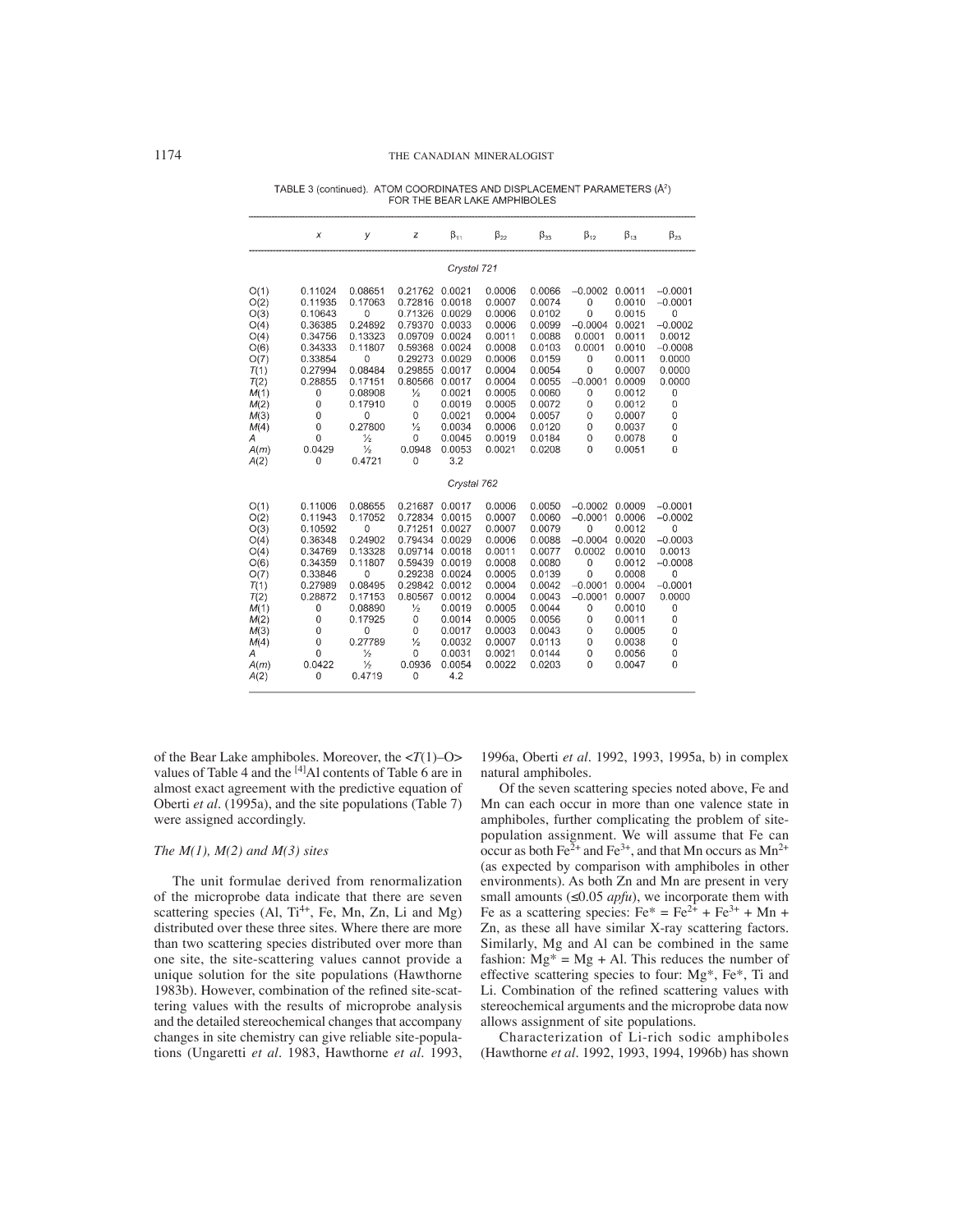that Li is completely ordered at the *M*(3) site. There is no strong evidence for the assignment of Ti to the individual *M*-sites in these amphiboles. The only direct evidence for the behavior of Ti in amphiboles is the neutron-scattering results for kaersutite (Kitamura *et al.* 1975) and the X-ray results of Oberti *et al.* (1992) on Fe-poor Ti-rich richterite, both of which show <sup>[6]</sup>Ti ordered at the *M*(1) site and associated with dehydroxylation at the locally associated O(3) sites. However, small amounts of Ti have usually been assigned to the *M*(2) site (see Hawthorne 1983a), although there is no direct evidence of this type of behavior; here, we follow this model, but recognize that it may not be correct.

The site populations for *M*(1) and *M*(3) can be calculated directly as  $Mg^*$  and  $Fe^*$  from the refined

TABLE 4. SELECTED INTERATOMIC DISTANCES (Å) AND ANGLES (°) IN THE BEAR LAKE AMPHIBOLES

|                      | 757     | 761     | 721     | 762     |
|----------------------|---------|---------|---------|---------|
| $T(1)-O(1)$          | 1.601   | 1.605   | 1.623   | 1.625   |
| $T(1)$ -O(5)         | 1.630   | 1.631   | 1.645   | 1.644   |
| $T(1)-O(6)$          | 1.631   | 1.631   | 1.641   | 1.645   |
| $T(1)$ -O(7)         | 1.624   | 1.628   | 1.638   | 1.640   |
| $<$ T(1)-O>          | 1.621   | 1.624   | 1.637   | 1.639   |
| $T(2) - O(2)$        | 1.611   | 1.612   | 1.618   | 1.619   |
| $T(2) - O(4)$        | 1.583   | 1.584   | 1.590   | 1.588   |
| $T(2) - O(5)$        | 1.659   | 1.660   | 1.654   | 1.655   |
| $T(2) - O(6)$        | 1.674   | 1.676   | 1.669   | 1.667   |
| $<$ T(2)-O>          | 1.631   | 1.633   | 1.633   | 1.632   |
| $T(1)-O(5)-T(2)$     | 136.500 | 136.200 | 136.000 | 136.000 |
| $T(1)-O(6)-T(2)$     | 137.700 | 137.400 | 137.700 | 137.500 |
| $T(1)$ -O(7)- $T(1)$ | 138,800 | 138,200 | 137,900 | 138,000 |
| $M(1)$ -O(1) x2      | 2.065   | 2.062   | 2.061   | 2.063   |
| $M(1)$ -O(2) x2      | 2.069   | 2.064   | 2.070   | 2.073   |
| $M(1)$ -O(3) x2      | 2.083   | 2.083   | 2.087   | 2.081   |
| $< M(1)-O$           | 2.072   | 2.070   | 2.073   | 2.072   |
| $M(2) - O(1)$ x2     | 2.156   | 2.160   | 2.159   | 2.159   |
| $M(2)$ -O(2) x2      | 2.087   | 2.083   | 2.085   | 2.085   |
| $M(2) - O(4)$ x2     | 2.008   | 2.002   | 1.985   | 1.983   |
| <m(2)-o></m(2)-o>    | 2.084   | 2.082   | 2.076   | 2.076   |
| $M(3) - O(1)$ x4     | 2.070   | 2.068   | 2.075   | 2.074   |
| $M(3)-O(3)$ x2       | 2.051   | 2.046   | 2.054   | 2.054   |
| $<$ M(3)-O>          | 2.064   | 2.061   | 2.068   | 2.067   |
| $M(4) - O(2)$ x2     | 2.412   | 2.412   | 2.423   | 2.424   |
| $M(4)$ -O(4) x2      | 2.341   | 2.341   | 2.350   | 2.355   |
| $M(4)$ -O(5) x2      | 2.794   | 2.801   | 2.782   | 2.784   |
| $M(4)$ -O(6) x2      | 2.552   | 2.558   | 2.558   | 2.559   |
| <m(4)-o></m(4)-o>    | 2.525   | 2.528   | 2.528   | 2.531   |
| A-O(5) x4            | 2.948   | 2.937   | 2.949   | 2.948   |
| A-O(6) x4            | 3.153   | 3.147   | 3.139   | 3.138   |
| $A-O(7)$ x2          | 2.501   | 2.489   | 2.490   | 2.489   |
| <a-0></a-0>          | 2.940   | 2.931   | 2.933   | 2.932   |
| $A(m) - O(5)$ x2     | 3.053   | 3.069   | 3.083   | 3.080   |
| $A(m) - O(5)$ x2     | 2.922   | 2.904   | 2.920   | 2.921   |
| $A(m) - O(6)$ x2     | 2.814   | 2.771   | 2.751   | 2.754   |
| $A(m)$ -O(7)         | 2.493   | 2.501   | 2.500   | 2.497   |
| A(m)-O(7)            | 3.208   | 3.166   | 3.153   | 3.164   |
| $A(m) - O(7)$        | 2.603   | 2.595   | 2.607   | 2.605   |
| <a(m)-o></a(m)-o>    | 2.876   | 2.861   | 2.863   | 2.864   |
| A(2)-O(5) x2         | 2.392   | 2.534   | 2.555   | 2.553   |
| $A(2) - O(6)$ x2     | 2.712   | 2.823   | 2.822   | 2.819   |
| $A(2) - O(7)$ x2     | 2.605   | 2.543   | 2.541   | 2.540   |
| <a(2)-o></a(2)-o>    | 2.570   | 2.633   | 2.639   | 2.637   |
| $O(3) - H$           | 0.84    | 0.82    |         |         |

Standard deviations are s1 in the final digit (except for A-O distances)

\* standard deviations are <2 in the final digit

site-scattering values of Table 5. The Mg\* and Fe\* contents of  $M(2)$  can be calculated from the refined site-scattering value for the *M*(2) site after subtracting the scattering due to the amount of Ti present. The mean bond-lengths at *M*(1) and *M*(3) indicate that the Fe\* at these sites is completely in the divalent state. Except for crystal 757, the mean bond-length at *M*(2) indicates that there must be small  $\left($ <0.72 Å; radii from Shannon 1976) trivalent cations at  $M(2)$ , and all <sup>[6]</sup>Al and Fe<sup>3+</sup> were assigned to this site. The  $Fe^{3+}$  content of  $M(2)$ was calculated from the mean bond-length at that site, and the site populations were assigned as  $Mg + Al +$  $Ti + xFe<sup>2+</sup> + yFe<sup>3+</sup>$ , with  $x + y$  constrained by the Fe\* site-population assigned to *M*(2). For crystal 757, the <*M*(3)–O> bond-length is shorter than expected for the assigned site-population expressed as  $Mg + Fe^{2+}$ , and so the small amount of  $[6]$ Al present in this crystal (Table 6) was assigned to *M*(3) (*cf.* Oberti *et al.* 1995b).

The *M*(4), *A* and O(3) site-populations were assigned from the unit formulae of Table 6, and are almost exactly in agreement with the refined site-scattering values. Final site-populations are given in Table 7.

## SRO AND ITS CONSTRAINTS ON CHEMICAL VARIABILITY

Of particular interest in monoclinic amphiboles is the variation in order of the cations occupying the *A* cavity. This issue has been addressed by Hawthorne & Grundy (1972, 1978), Papike *et al.* (1969), Heritsch (1955), Boschmann *et al.* (1994), Docka *et al.* (1980), Prewitt (1963), Gibbs & Prewitt (1968) and Cameron *et al.* (1983). The details of the mechanism controlling this ordering were finally identified by Hawthorne et al. (1996a), who showed that the observed electron-density distributions within the *A* cavity, and their variation as a function of site populations in the amphibole structure, can be interpreted in terms of a series of short-range configurations involving the  $M(4)$ , O(3) and A sites. The relative frequency of occurrence of these patterns of SRO (Short-Range Order) was identified, and

TABLE 5. REFINED\* SITE-SCATTERING VALUES (epfu) AND EQUIVALENT ELECTRONS CALCULATED FROM<br>THE UNIT FORMULA (DENOTED AS EMP) FOR BEAR LAKE AMPHIBOLES

|                         | 757  | 761  | 721  | 762  |
|-------------------------|------|------|------|------|
| M(1)                    | 24.8 | 24.9 | 28.7 | 29.1 |
| M(2)                    | 25.8 | 26.9 | 37.7 | 38.5 |
| M(3)                    | 12.5 | 12.3 | 14.2 | 14.5 |
| $\Sigma M(1,2,3)$       | 63.2 | 64.0 | 80.6 | 82.1 |
| $\Sigma M(1,2,3)^{EMP}$ | 63.1 | 63.9 | 80.5 | 82.0 |
| M(4)                    | 36.2 | 35.6 | 33.1 | 33.2 |
| $M(4)^{EMP}$            | 36.5 | 35.5 | 33.1 | 32.6 |
| Α                       | 5.5  | 6.7  | 11.1 | 12.3 |
| A <sub>EMP</sub>        | 5.3  | 7.1  | 11.2 | 11.6 |
| O(3)                    | 16.8 | 17.9 | 17.5 | 17.5 |
| $O(3)^{EMP}$            | 16.6 | 16.7 | 17.2 | 17.3 |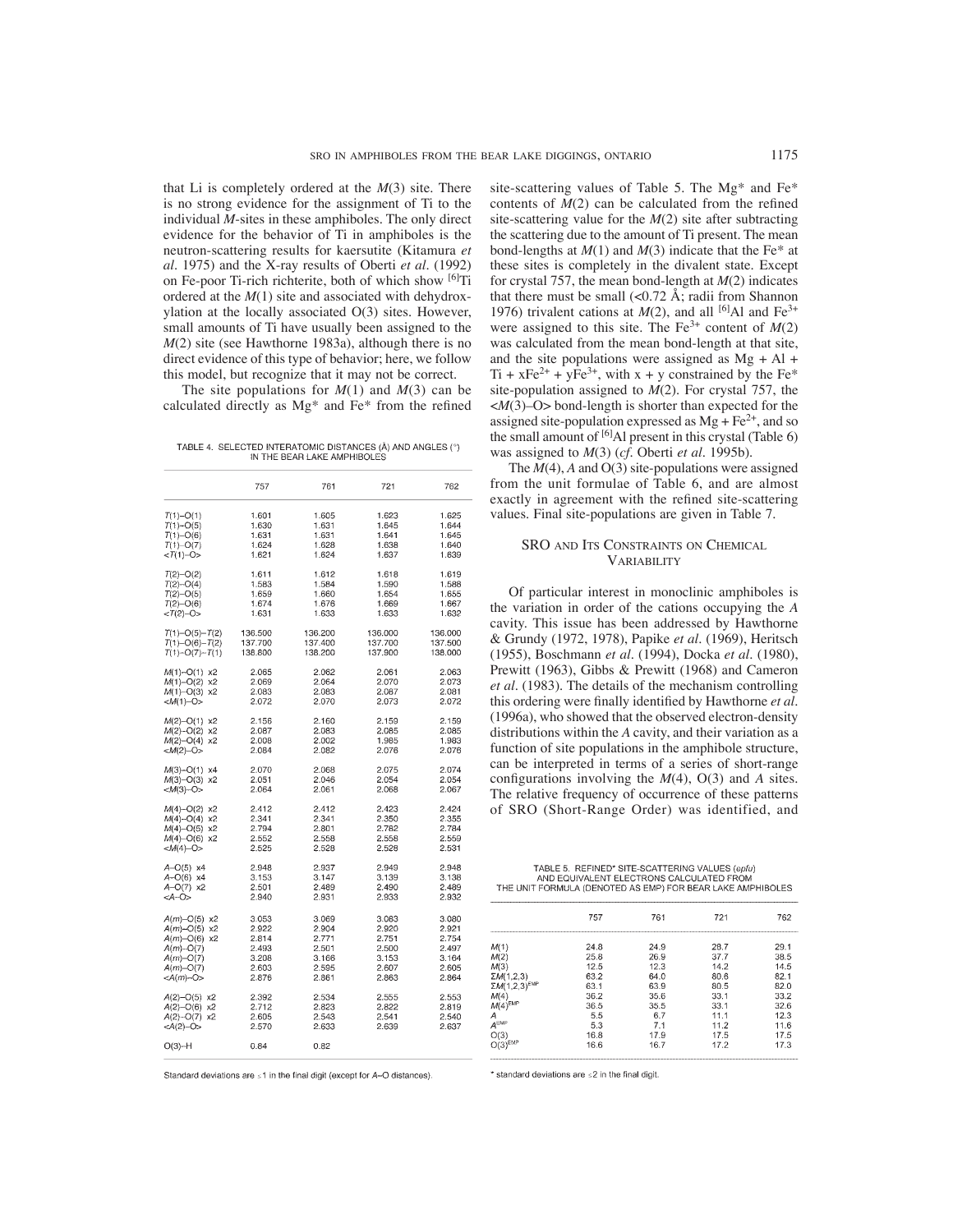| TABLE 6. CHEMICAL COMPOSITIONS (wt.%) AND UNIT FORMULAE (apfu) |  |
|----------------------------------------------------------------|--|
| OF THE BEAR LAKE AMPHIBOLES                                    |  |

|                                | 757     | 761     | 721     | 762     |
|--------------------------------|---------|---------|---------|---------|
| SiO <sub>2</sub>               | 58.34   | 57.27   | 50.71   | 50.46   |
| AI <sub>2</sub> O <sub>3</sub> | 0.10    | 0.68    | 3.83    | 4.02    |
| TiO <sub>2</sub>               | 0.02    | 0.04    | 0.58    | 0.74    |
| Fe <sub>2</sub> O <sub>3</sub> | 0.00    | 0.59    | 4.37    | 4.43    |
| FeO                            | 2.16    | 1.86    | 7.47    | 8.25    |
| MnO                            | 0.19    | 0.11    | 0.42    | 0.40    |
| ZnO                            | 0.04    | 0.06    | 0.06    | 0.03    |
| MgO                            | 22.62   | 22.83   | 15.81   | 15.06   |
| CaO                            | 10.91   | 9.91    | 7.91    | 7.53    |
| Na <sub>2</sub> O              | 2.12    | 3.20    | 4.52    | 4.70    |
| K,O                            | 1.01    | 0.99    | 1.60    | 1.69    |
| Li <sub>2</sub> O              | 0.00    | 0.00    | 0.04    | 0.04    |
| F                              | 1.34    | 1.65    | 2.63    | 2.66    |
| (H, O)                         | 1.54    | 1.39    | 0.81    | 0.79    |
| $O = F$                        | $-0.56$ | $-0.69$ | $-1.11$ | $-1.12$ |
| Total                          | 99.83   | 99.89   | 99.65   | 99.68   |
| Si                             | 8.035   | 7.909   | 7.374   | 7.362   |
| AI                             | 0.000   | 0.091   | 0.626   | 0.638   |
| $\Sigma T$                     | 8.035   | 8.000   | 8.000   | 8.000   |
| Al                             | 0.016   | 0.020   | 0.030   | 0.053   |
| Τi                             | 0.002   | 0.004   | 0.063   | 0.081   |
| $Fe3+$                         | 0.000   | 0.061   | 0.478   | 0.486   |
| $Fe2+$                         | 0.249   | 0.215   | 0.908   | 1.007   |
| Mn                             | 0.022   | 0.013   | 0.052   | 0.049   |
| Mg                             | 4.644   | 4.700   | 3.427   | 3.276   |
| Zn                             | 0.004   | 0.006   | 0.006   | 0.003   |
| Li                             | 0.000   | 0.000   | 0.023   | 0.023   |
| ΣC                             | 4.937   | 5.019   | 4.987   | 4.978   |
| □                              | 0.000   | 0.019   | 0.000   | 0.000   |
| Ca                             | 1.610   | 1.466   | 1.232   | 1.177   |
| Na                             | 0.390   | 0.515   | 0.768   | 0.823   |
| ΣΒ                             | 2.000   | 2.000   | 2.000   | 2.000   |
| Na                             | 0.176   | 0.342   | 0.506   | 0.507   |
| Κ                              | 0.177   | 0.174   | 0.297   | 0.315   |
| ΣA                             | 0.353   | 0.516   | 0.803   | 0.822   |
| F                              |         |         |         |         |
|                                | 0.584   | 0.721   | 1.210   | 1.277   |
| OH <sup>*</sup>                | 1.416   | 1.279   | 0.790   | 0.723   |

|      |                                                     | 757                  | 761                                  | 721                                          | 762                                          |
|------|-----------------------------------------------------|----------------------|--------------------------------------|----------------------------------------------|----------------------------------------------|
| T(1) | Si<br>AI                                            | 4.00                 | 3.90<br>0.10                         | 3.38<br>0.62                                 | 3.37<br>0.63                                 |
| T(2) | Si                                                  | 4.00                 | 4.00                                 | 4.00                                         | 4.00                                         |
| M(1) | Mg<br>$Fe2+$                                        | 1.93<br>0.07         | 1.94<br>0.06                         | 1.67<br>0.33                                 | 1.62<br>0.38                                 |
| M(2) | AI<br>$Ti4+$<br>$Fe3+$<br>$Fe2+$<br>$Mn^{2+}$<br>Mq | 0.15<br>0.02<br>1.83 | 0.01<br>0.12<br>0.06<br>0.01<br>1.80 | 0.04<br>0.06<br>0.44<br>0.46<br>0.05<br>0.95 | 0.07<br>0.08<br>0.42<br>0.51<br>0.05<br>0.87 |
| M(3) | Mg<br>$Fe2+$<br>AI<br>Li                            | 0.94<br>0.03<br>0.03 | 0.97<br>0.03                         | 0.81<br>0.17<br>0.02                         | 0.79<br>0.19<br>0.02                         |
| M(4) | Ca<br>Na                                            | 1.61<br>0.39         | 1.46<br>0.54                         | 1.23<br>0.77                                 | 1.18<br>0.82                                 |
| A    | Na<br>ĸ                                             | 0.81                 | 0.32<br>0.18                         | 0.51<br>0.30                                 | 0.51<br>0.32                                 |
| O(3) | F<br>OH                                             | 0.58<br>1.42         | 0.71<br>1.29                         | 1.21<br>0.79                                 | 1.36<br>0.64                                 |
|      |                                                     |                      |                                      |                                              |                                              |

TABLE 7 FINAL ASSIGNED SITE-POPULATIONS (aph) FOR THE BEAR LAKE AMPHIBOLES

TABLE 8. PATTERNS OF SRO INVOLVING CATION SITES ADJACENT<br>TO THE A CAVITY, IN ORDER OF PREFERENCE\*

| $^{M(4)}$ Na -- <sup>0(3)</sup> F -- $^{A(m)}$ Na<br>(1)<br>(4)<br>$^{M(4)}$ Ca - <sup>0(3)</sup> OH - <sup>A(2)</sup> Na<br>(2)<br>(5)<br>$^{M(4)}$ Na - <sup>0(3)</sup> OH - <sup><math>A(m)</math></sup> Na<br>(3) | $^{M(4)}$ Ca - $^{O(3)}$ F - $^{A(m)}$ Na<br>$^{M(4)}$ Ca - $^{O(3)}$ F - $^{A(2)}$ Na |
|-----------------------------------------------------------------------------------------------------------------------------------------------------------------------------------------------------------------------|----------------------------------------------------------------------------------------|
|                                                                                                                                                                                                                       |                                                                                        |

\* OH calculated as  $(2 - F)$  apfu.

explained on the basis of *local* bond-valence requirements (Hawthorne 1997).

Let us examine the detailed variation in chemical composition of these amphiboles in terms of SRO. Figure 1 shows the distribution of electron density within the *A* cavity for the four Bear Lake amphiboles. The first significant observation is that only the  $A(m)$ site is occupied in each of these amphiboles; the *A*(2) site is vacant. Inspection of Table 6 shows that all Bear Lake amphiboles have significant K and Na at the *A* site. Hawthorne (1983a) reviewed previous work and concluded that K always occupies the *A*(*m*) site. Hawthorne *et al.* (1996a) identified the patterns of SRO shown in Table 8, listed in terms of their relative stabilities or frequencies. The *A*(2) site is not occupied in any of the Bear Lake amphiboles (Fig. 1), and hence local arrangements (2) and (5) (Table 8) do not occur in these amphiboles. Thus for patterns of SRO involving *A*(*m*) Na, arrangement (1) will be preferred, with arrangements (3) and (4) occurring only if there are residual chemical components after assignment to arrangement (1).

\* summarized from Hawthorne et al. (1996a).

Arrangements (1) and (3) involve  $(Na + K)$  at the *A*(*m*) site and Na at the *M*(4) site, and hence require that the amounts of these components be equal in these amphiboles; inspection of Figure 2 shows that this is the case. Inspection of Table 8 shows that arrangement (1) involves  $F$  at  $O(3)$ , whereas arrangement  $(3)$  involves (OH) at  $O(3)$ . The variation of F as a function of <sup>A</sup>(Na) + K) is shown in Figure 3. There is a well-developed linear variation. However, if all SRO involved arrangement (1), the slope of the line in Figure 3 would be 2 (broken line in Fig. 3). This is not the case; the slope is less than 2 and hence some <sup>*A*</sup>(Na + K) and *M*<sup>(4)</sup>Na must also be locally involved with <sup>O(3)</sup>OH, *i.e.*, arrangement (3).

As these arrangements involve all  $(Na + K)$  at the  $A(m)$  site and Na at the  $M(4)$  site, the remaining arrangement(s) must involve  $\hat{M}(4)$ Ca– $\hat{O}(3)(OH,F)$ –<sup>A</sup> $\Box$ . Hawthorne (1997) examined the issue of SRO in amphiboles from a bond-valence perspective and emphasized the importance of defining a FBB (fundamental building block) for patterns of SRO. This FBB involves all symmetrically distinct sites in the structure, and thus the arrangements *<sup>M</sup>*(4)Na–O(3)(F,OH)–*<sup>A</sup>*(Na + K) and *<sup>M</sup>*(4)Ca–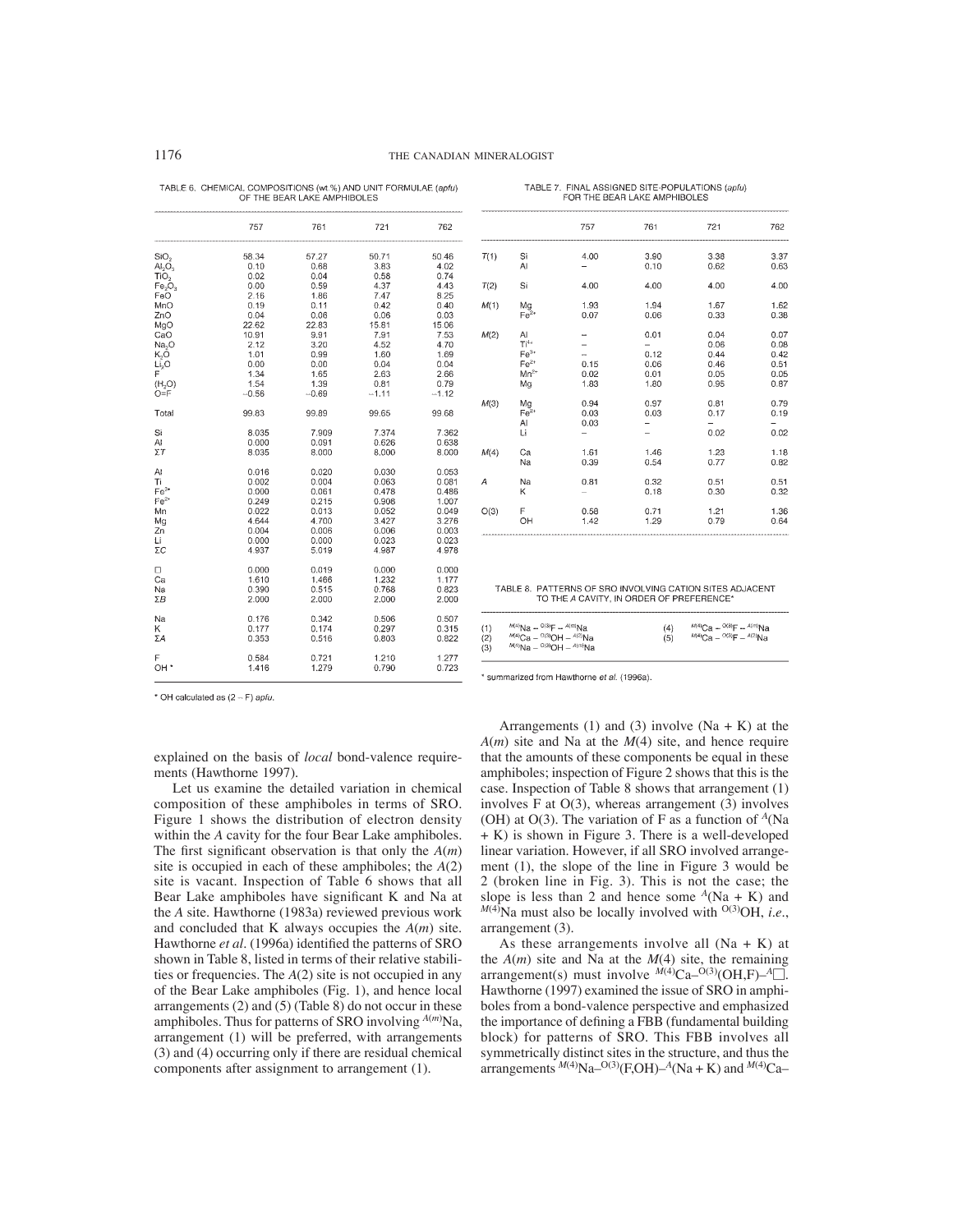SRO IN AMPHIBOLES FROM THE BEAR LAKE DIGGINGS, ONTARIO 1177



FIG. 1. Difference-Fourier maps through the  $A(2/m)$  site, parallel to  $(201)$  for the amphiboles of this work; the width of each map is 2.8 Å, all maps were calculated with the *Y* axis horizontal (and the mirror plane vertical), with a contour interval of 1 *e*/Å<sup>3</sup>, and with the *A* cations removed from the structural model.

 $O(3)(OH,F)$ –<sup>A</sup> $\Box$  dictate the composition of the rest of the crystal. The arrangements  $^{M(4)}$ Na–<sup>O(3)</sup>(F,OH)–<sup>A</sup>(Na + K) can involve SRO patterns resembling richterite and katophorite, and the arrangement *<sup>M</sup>*(4)Ca–O(3)(OH,F)–*<sup>A</sup>* can involve SRO patterns resembling tremolite, hornblende and tschermakite. We can identify which patterns are present from the other components in the crystal. Crystal 757 consists of 0.37  $M(4)Na-<sup>O(3)</sup>(F,OH)-<sup>A</sup>(Na)$ + K) and 0.63  $^{M(4)}$ Ca<sup>-O(3)</sup>(OH,F)<sup>-A</sup>. There is no <sup>*T*</sup>Al in this crystal, and hence the local arrangements must be of the tremolite type and the richterite type (*i.e.*, arrangements not involving <sup>T</sup>Al). The other <sup>M(4)</sup>Na–  $O(3)(F, OH) - A(Na + K)$  arrangement thus involves <sup>M</sup>Al

and *T*Al (*i.e.*, it is the katophorite type). The amounts of these arrangements in each crystal are given in Table 9. Note that without the information as to the ordering of the *A*-site cations, these patterns of SRO could not have been identified, as many other arrangements would have been possible with occupancy of the *A*(2) site [in addition to the *A*(*m*) site].

The occurrence of SRO arrangements in amphiboles suggests that the variation in amphibole compositions in petrological processes is much more affected by crystalchemical constraints than has hitherto been apparent. The striking variability in the SRO arrangements and bulk composition among the three amphibole crystals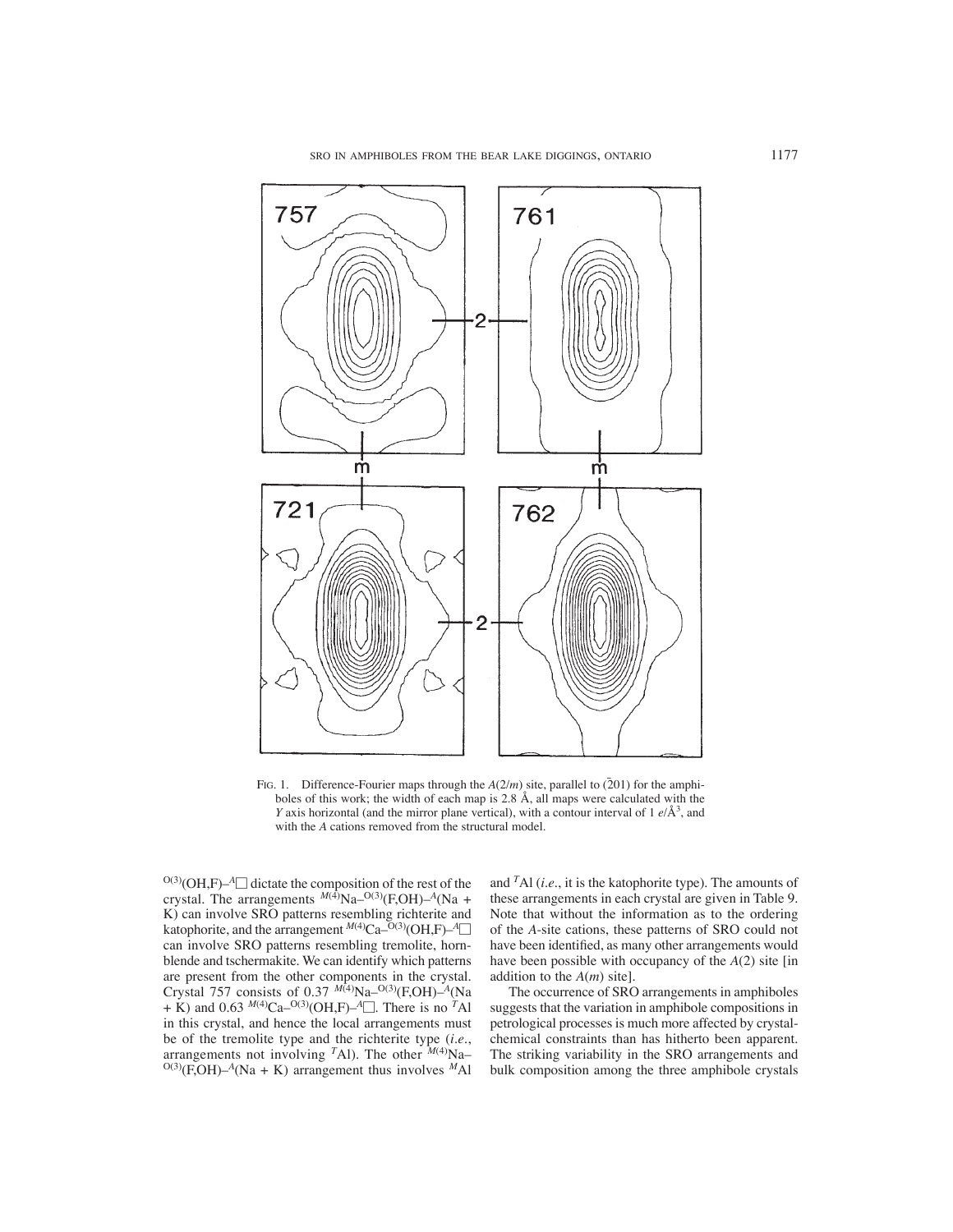

FIG. 2. The variation in  $^A$ (Na + K) as a function of  $^{M(4)}$ Na in the Bear Lake amphibole crystals; the line indicates a 1:1 relation.

taken from the carbonate dikes (*i.e.*, BL8, BL10 and BL11), each homogeneous and sampled within a few meters of the other, provides important contraints on the origin of these crystals. These ramifications will be explored in a separate article on this poorly documented locality.

## ACKNOWLEDGEMENTS

The authors acknowledge comments by Roberta Flemming, an anonymous reviewer and Associate Editor Dana Griffen. This work was supported by the Natural Sciences and Engineering Research Council of Canada *via* a Canada Research Chair and Research Tools and Equipment and Major Facilities Access grants to FCH and Discovery Grants to FCH and RFM, and by Canada Foundation for Innovation Grants to FCH. In his student days, Raymond A. McDougall introduced RFM to the fascinating Bear Lake diggings, and supplied the crystals used in this investigation.

## **REFERENCES**

- ANOVITZ, L.M. & ESSENE, E.J. (1990): Thermobarometry and pressure–temperature paths in the Grenville Province of Ontario. *J. Petrol.* **31**, 197-241.
- ARMSTRONG, H.S. & GITTINS, J. (1968): Geology of Glamorgan and Monmouth townships, Haliburton County. *Ontario Geol. Surv., Open-File Rep.* **5021**.
- BOSCHMANN, K., BURNS, P.C., HAWTHORNE, F.C., RAUDSEPP, M. & TURNOCK, A.C. (1994): A-site disorder in synthetic



FIG. 3. The variation in F as a function of  $^A$ (Na + K) in the Bear Lake amphibole crystals; the black line is drawn as an aid to the eye, and the broken line indicates a 2:1 relation.

| TABLE 9. PROPORTION OF SRO ARRANGEMENTS IN |
|--------------------------------------------|
| THE BEAR LAKE AMPHIBOLES                   |

|             | 757  | 761  | 721  | 762  |
|-------------|------|------|------|------|
| Richterite  | 0.37 | 0.43 | 0.16 | 0.18 |
| Tremolite   | 0.63 | 0.48 | 0.21 | 0.18 |
| Katophorite | 0.00 | 0.09 | 0.63 | 0.64 |

fluor-edenite, a crystal-structure study. *Can. Mineral.* 32, 21-30.

- BROWN, I.D. (1981): The bond-valence method: an empirical approach to chemical structure and bonding. *In* Structure and Bonding in Crystals II (M. O'Keeffe & A. Navrotsky, eds.). Academic Press, New York, N.Y. (1-30).
- BROWN, I.D. (2002): *The Chemical Bond in Inorganic Chemistry. The Bond Valence Model.* Oxford University Press, Oxford, U.K.
- CAMERON, M., SUENO, S., PAPIKE, J.J. & PREWITT, C.T. (1983): High temperature crystal-chemistry of K and Na fluor-richterites. *Am. Mineral.* **68**, 924-943.
- DELLA VENTURA, G., HAWTHORNE, F.C., ROBERT, J.-L., DEL-BOVE, F., WELCH, M.F. & RAUDSEPP, M. (1999): Shortrange order of cations in synthetic amphiboles along the richterite–pargasite join. *Eur. J. Mineral.* **11**, 79-94.
- DELLA VENTURA, G., HAWTHORNE, F.C., ROBERT, J.-L. & IEZZI, G. (2003): Synthesis and infrared spectroscopy of amphiboles along the tremolite–pargasite join. *Eur. J. Mineral.* **15**, 341-347.
- DELLA VENTURA, G., ROBERT, J.-L. & HAWTHORNE, F.C. (1998): Characterization of OH–F short-range order in potassium-fluor-richterite by infrared spectroscopy in the OH-stretching region. *Can. Mineral.* **36**, 181-185.